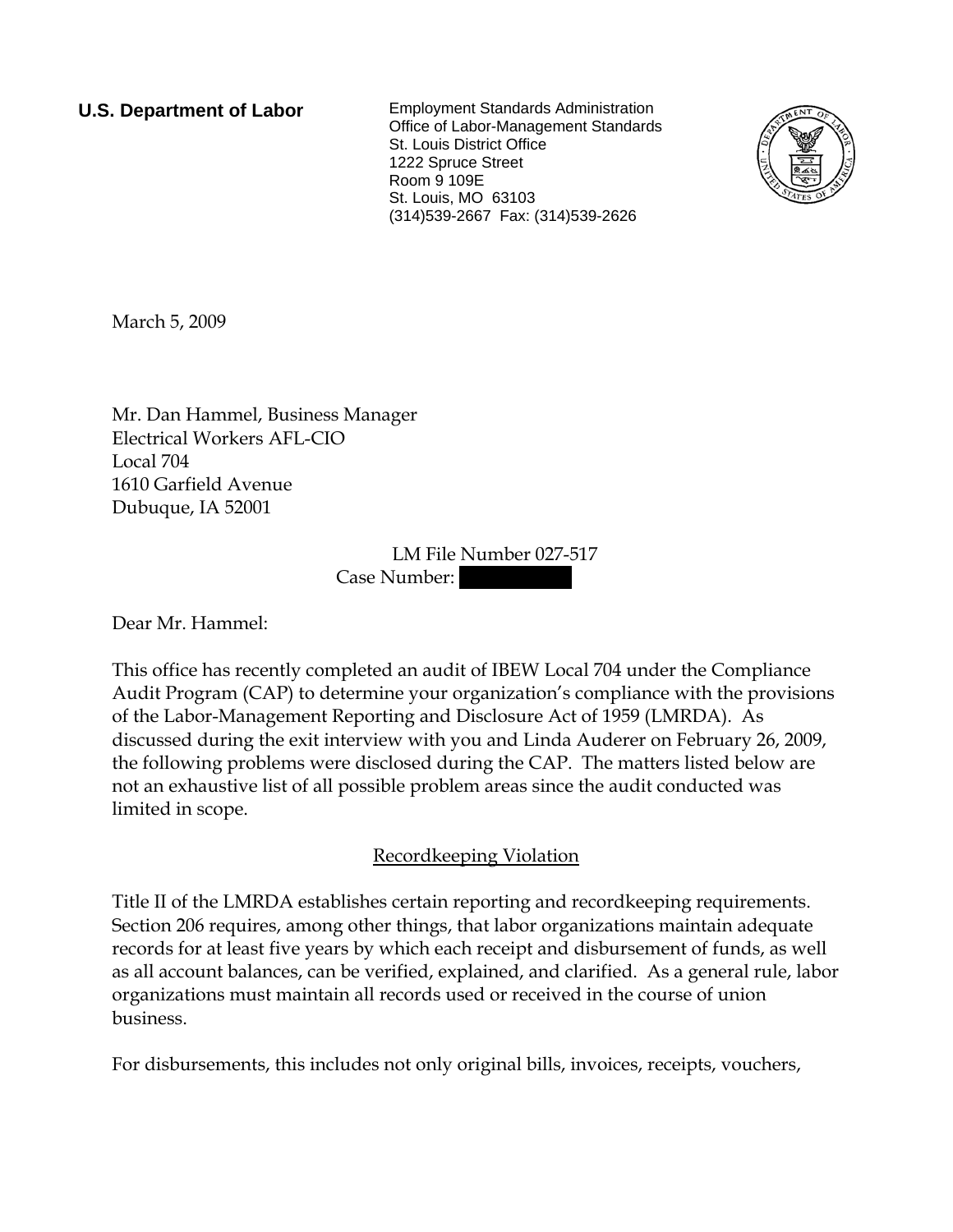Mr. Dan Hammel March 5, 2009 Page 2 of 3

and applicable resolutions, but also documentation showing the nature of the union business requiring the disbursement, the goods or services received, and the identity of the recipient(s) of the goods or services. In most instances, this documentation requirement can be satisfied with a sufficiently descriptive expense receipt or invoice. If an expense receipt is not sufficiently descriptive, a union officer or employee should write a note on it providing the additional information. For money it receives, the labor organization must keep at least one record showing the date, amount, purpose, and source of that money. The labor organization must also retain bank records for all accounts.

The audit of Local 704's 2007 records revealed the following recordkeeping violation:

## Credit Card Expenses

Local 704 did not retain adequate documentation for credit card expenses incurred by you totaling at least \$5,610.39. For example, various charges for airfare and meals did not have adequate back-up documentation. Also, the following charges did not have adequate back-up documentation: a \$124.05 charge on January 27, 2007 to Ron Aubrey – No Dog Offset; a \$275.56 charge on May 8, 2007 to Nexxt Café, Miami Beach; and a \$303.81 charge and a \$267.49 charge on August 17, 2007 to Staples and Best Buy, respectively.

As previously noted above, labor organizations must retain original receipts, bills, and vouchers for all disbursements. The president and treasurer (or corresponding principal officers) of your union, who are required to sign your union's LM report, are responsible for properly maintaining union records.

Based on your assurance that Local 704 will retain adequate documentation in the future, OLMS will take no further enforcement action at this time regarding the above violation.

## Reporting Violation

The audit disclosed a violation of LMRDA Section 201(b), which requires labor organizations to file annual financial reports accurately disclosing their financial condition and operations. The Labor Organization Annual Report Form LM-2 filed by Local 704 for fiscal year ending December 31, 2007 was deficient in the following area:

Disbursements to Officers